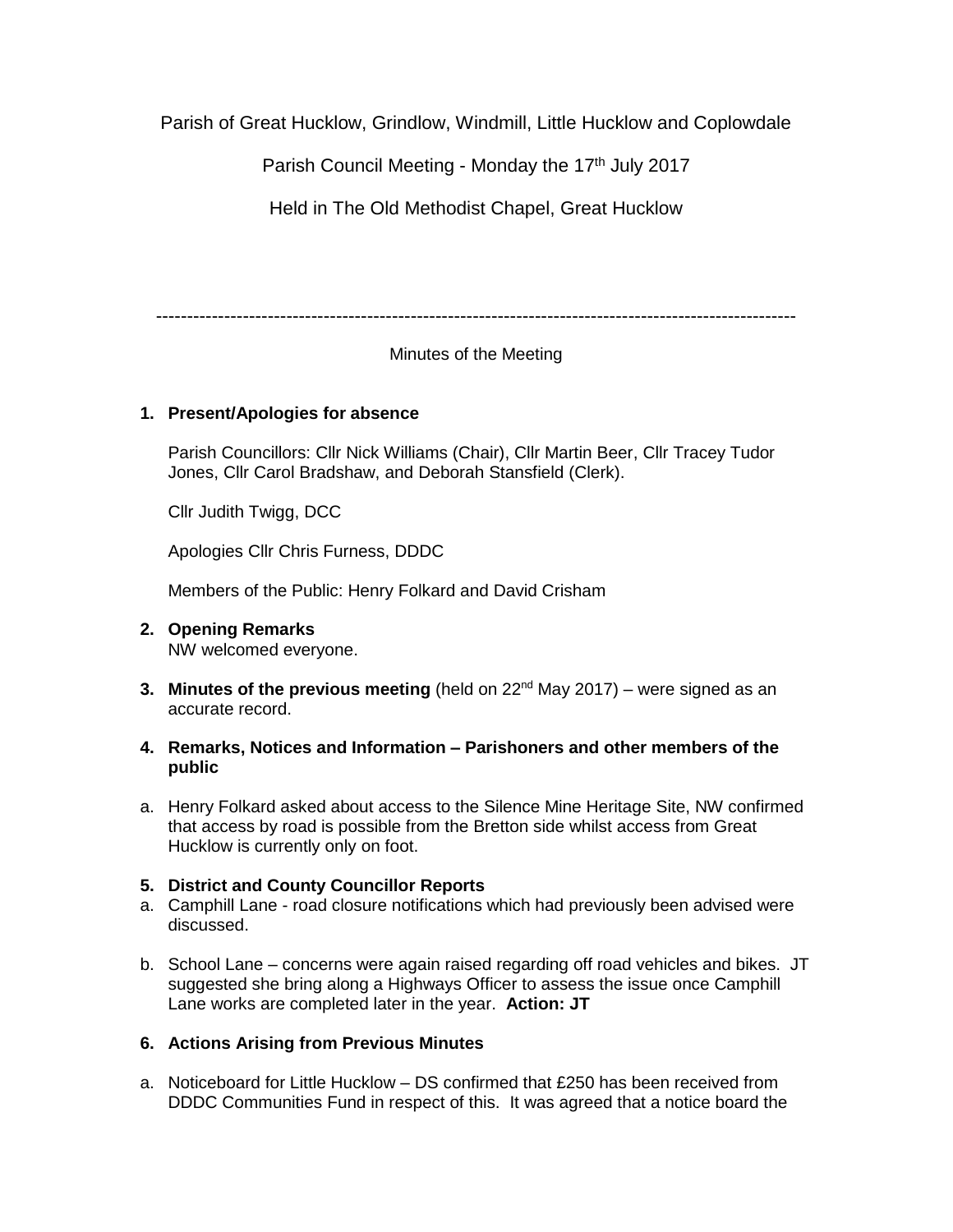same as purchased for Great Hucklow should be purchased at circa £1000 + VAT. DS to confirm and circulate the current price for this to Councillors and subsequently place an order. **Action: DS**

- b. Resignation of Councillor DS confirmed that notices had been displayed and emailed out to all parishoners advising them to contact DDDC should they wish an election to take place. DDDC confirmed on the  $4<sup>th</sup>$  July that no requests have been received so the Council are free to co-opt someone. It was agreed that notices should now be emailed out and placed on the notice boards inviting candidates to apply. **Action: DS**
- c. Waste bins Cllr Chris Furness had previously agreed to investigate the possibility of a waste bin for Little Hucklow, he advised that the general situation regarding provision of waste bins is being reviewed due to current financial restrictions and he would follow up later in the year. **Action: CF**
- d. DALC Processes and Good Practice Guidelines. Discussed and DS confirmed all actions are on track. Risk Assessment template to be drafted. **Action: MB/DS**
- e. Registration of Parish owned land. Correspondence has been found relating to Glover Broome's rental of a quarter of a field but no other correspondence on any other PC land has yet been located. The Parish Field Sillydale, the verge on School Lane Great Hucklow and land near Windmill were all potentially areas of PC land. Discussed and agreed to check legal position. NW reported that further progress had been made with regard to identifying areas in Great Hucklow, Little Hucklow and Grindlow areas. Various maps were circulated with areas identified. NW now collating into one map to enable further investigation into registration. Outstanding. **Action: NW/DS**
- f. Visit to Milldam Mine, Great Hucklow. NW and DS have contacted Milldam mine but no response has been received. NW advised that he has chased, DS to follow up again. **Action: DS**
- g. Grass Triangle, Great Hucklow (near to the Queen Anne public house) a request has been received from Bob Butcher with regard to taking actions to deter vehicles from driving over this triangle. This was discussed and it was agreed that the first thing to do was to find out who owned the land. NW to obtain further information from Ken Waterhouse. Outstanding. **Action: NW**
- h. Memorial of a Great Hucklow resident (John Harold Iredale of North View). NW confirmed that a poppy wreath had been placed on his memorial and the response from parishoners had been very positive. Conformance to donate £12 for the cost of the wreath to the Parish Council. DS confirmed that this has now been received.
- i. Parish Council Logo competition entries have now been received and Councillors are to review. DS to organise production of logo ideas once preferred options have been agreed. **Action: All**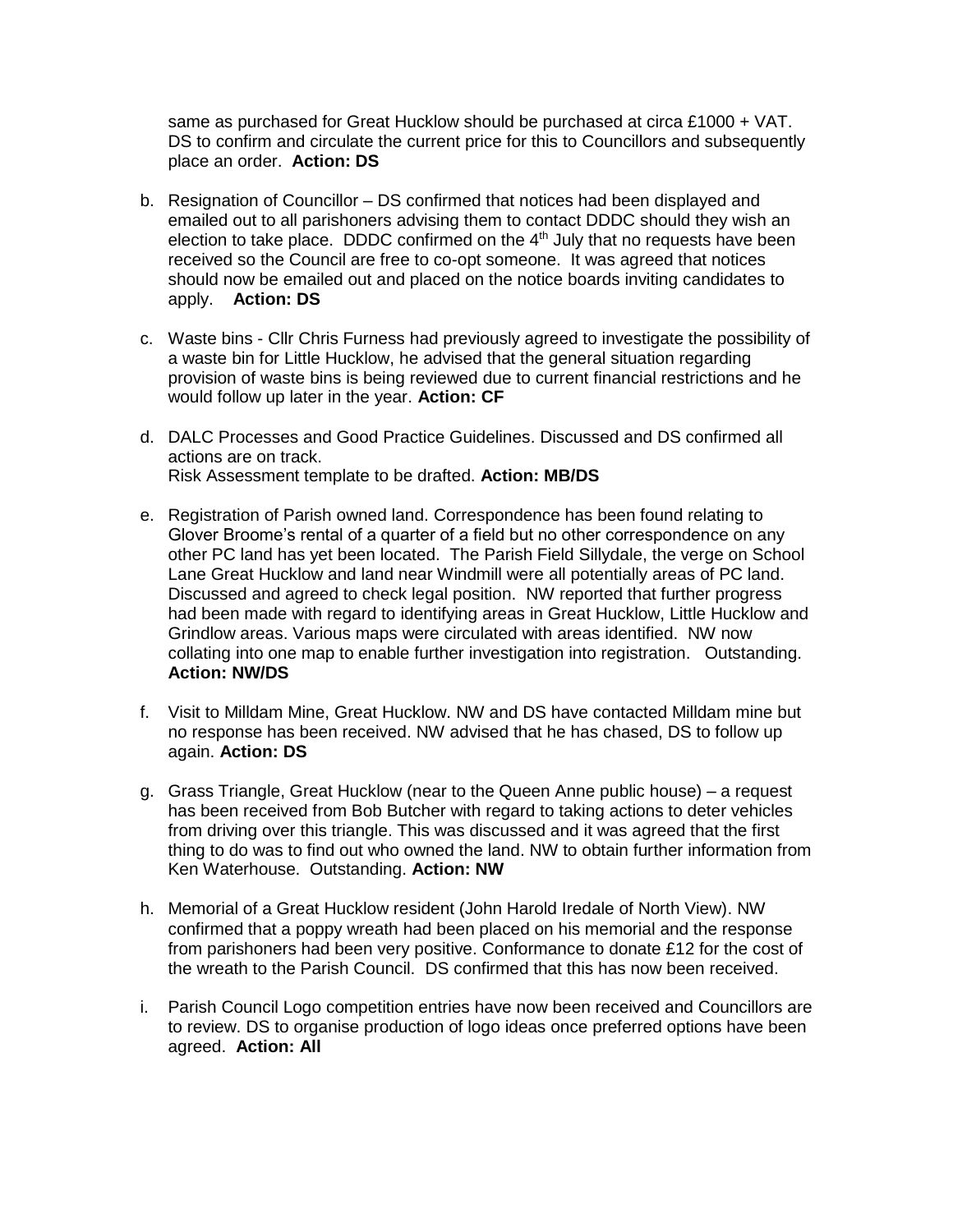### **7. Correspondence and Circulars**

All correspondence/circulars received had been circulated to Councillors on receipt. Items of interest as follows: -

DCC – Forum 21<sup>st</sup> September – discussed and agreed a representative should attend. **Action: NW**

PDNPA - Management Plan consultation document.

PPPF – Parishes Day 30th September – DS to attend if possible. **Action: DS**

Camphill Lane – closure notices.

Request for information on radon testing in Great Hucklow from potential house purchaser.

### **8. Finance**

- a. Bank Account Balances current account: £5007.74 as at  $30<sup>th</sup>$  June 2017, no update on RIN account. Spreadsheet detailing all transactions was circulated at the meeting, transactions in addition to those previously noted since last PC meeting as follows: -
	- £12.00 receipt from Conformance for poppy wreath
	- £250.00 receipt from DDDC Communities Fund
	- £190.00 J Warriner (mowing services May and June)
	- £80.00 W Brindley (mowing services May)
	- £820.75 D Stansfield (Clerks salary (March, April and May)
	- £77.00 HMRC (tax on Clerks salary)

Cheques signed at the meeting: -

- £56.02 Lyreco (litter picking devices)
- £80.00 W Brindley (mowing services June)
- £95.00 J Warriner (mowing services July)
- b. Online Banking Further information requested by Nat West. DS not able to provide as she is not a signatory. NW to call to discuss, add DS as signatory and progress online banking application. **Action: NW**
- c. Parish Council Website web site content is almost complete, Councillors to provide information on themselves, DS to provide template to complete. Additional content discussed and DS to upload. **Action: DS**
- d. Further Transparency Funding for 2017/18 has been confirmed by DALC £768.00. Awaiting payment.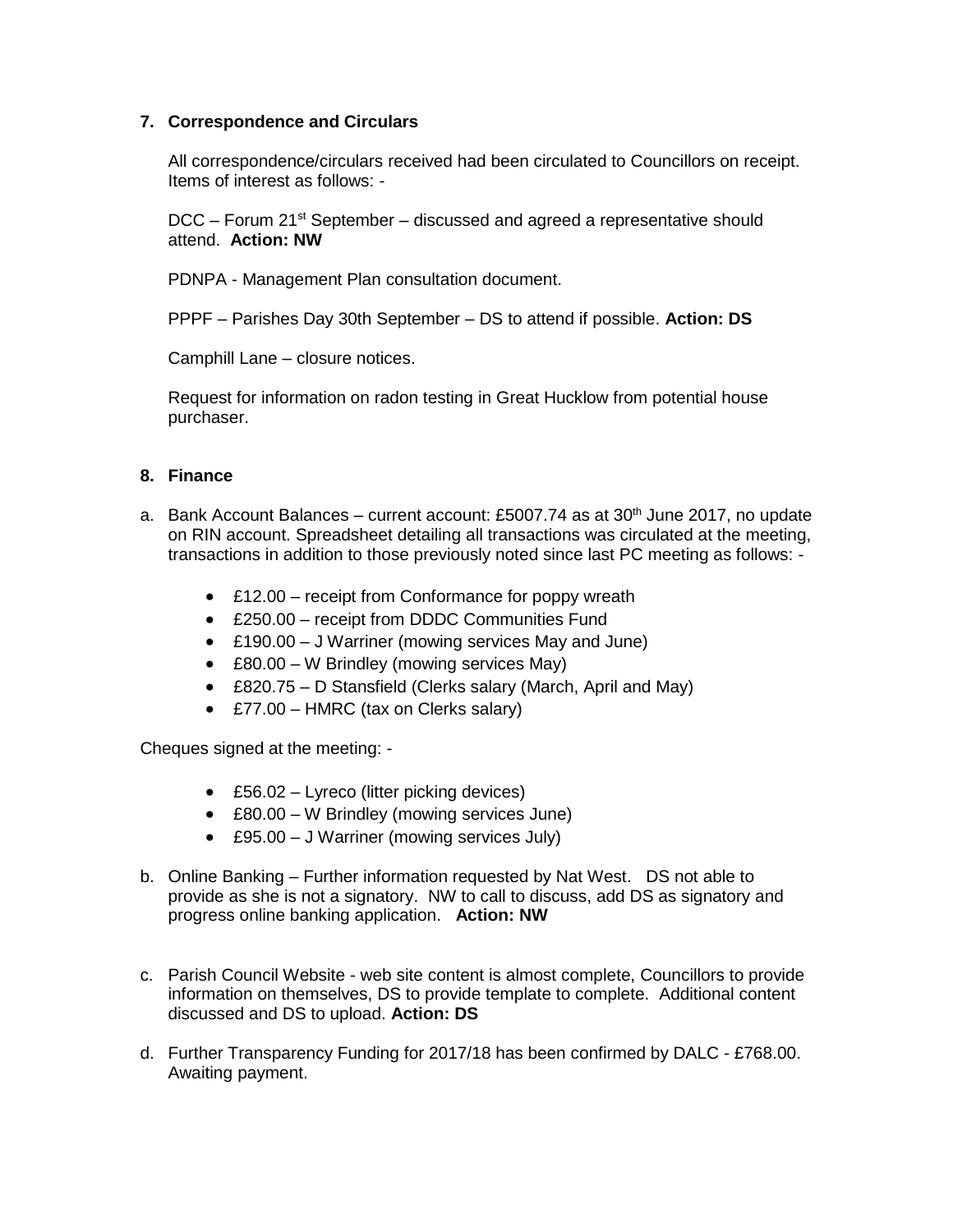- e. External Audit all documents have been submitted to Grant Thornton and declaration and exercise of public rights notices have been placed on notice boards and website.
- f. Standing Orders and Financial Regulations draft documents previously circulated to all Councillors for comment have now been approved and adopted.
- g. Councillors Register of Interest Forms completed and ready for onward transmission to DDDC. **Action: DS**
- h. Clerk's Job Description and Contract requires annual review, NW to check contract content with external HR consultant. NW advised that comments have now been received, to be discussed. **Action: NW/DS**
- i. Great Hucklow Relief in Need Bank Account DS confirmed that the Annual Charity Commission return has been filed for year ending April 2016 and advised that it appears that there are two accounts in respect of this (current £560.00 and reserve £90.34). It was agreed that these accounts should be closed and the proceeds donated to the Nightingale Centre "Send a Child to Great Hucklow Fund". NW to speak to Nat West. **Action: NW**

#### **9. Planning**

a. Neighbourhood Planning Funding information gathered by MB and DS was discussed.

Agreed that a plan for the Neighbourhood Plan needs to be developed. **Action: MB**

Parish boundaries need to be agreed, DS to contact Foolow to obtain information on their boundaries. **Action: DS**

- b. PDNPA Management Plan Consultation was discussed and MB gave an overview of PPPF response. MB to feedback to PPPF that the Parish Council agrees with their comments. **Action: MB**
- c. Planning Application Croft House, Great Hucklow. DS advised that despite emailing this to PDNPA by the required date they had not posted it on the planning portal. In future in addition to emailed copy a hard copy would be sent in the post.
- d. Great Hucklow School sign discussed and agreed to speak to Ros Carter re next steps. **Action: NW**

#### **10. Highways/ Footpaths**

a. Camphill Lane – NW confirmed that the work is ahead of schedule major road works have been completed and work has begun to rebuild the wall and carry out repairs to the section lower down the road. Once this work is complete the road surface will be tarmaced. All work is on schedule to finish in the first week of August. It was agreed that communication from Andy Yates had been excellent throughout this process and once complete a letter of thanks to him would be sent. **Action: DS**